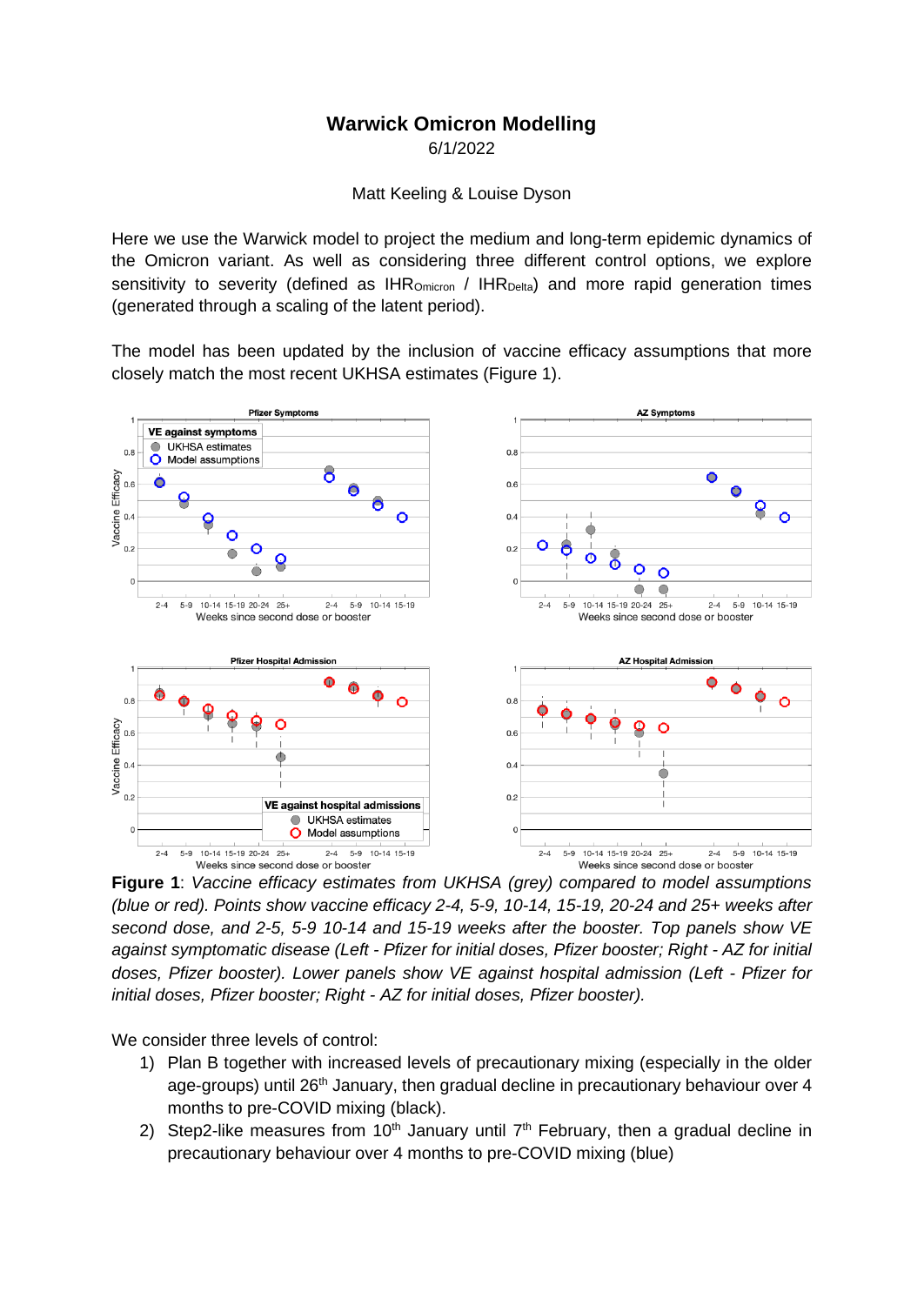3) Step2-like measures from  $17<sup>th</sup>$  January until  $14<sup>th</sup>$  February, then a gradual decline in precautionary behaviour over 4 months to pre-COVID mixing (red).

It is worth noting that our current estimates of precautionary behaviour in older adults (dashed line in Figure 2), which is driven by a response to perceived epidemic risk, suggests that a change to Step2 mainly affects younger adults with older adults already taking comparable precautions.



**Figure 2**: *Top graph, estimated precautionary mixing driven by changes in restrictions and response to perceived risk; dashed line is for adults over 60, solid line is for adults under 40 – adults between 40 and 60 are scaled between the two extremes. Lower graph, realised R excluding immunity (Rei) incorporating the effects of precautionary behaviour and different variants. Rei for Omicron is from estimates where the generation time is equal to that of Delta, faster generation times reduce Rei.*

Figure 3 shows the projections for the next two months, and considers sensitivity to Omicron severity compared to Delta (columns) and Omicron generation time compared to Delta (rows). Results that are incompatible with the most recent hospital admission data (50% of datapoints outside the 95% prediction interval) have a grey background. Different future controls are shown in black (plan B only), blue (Step-2 from  $10<sup>th</sup>$  January) and red (Step-2 from  $17<sup>th</sup>$  January) as listed above. In general, there is little change in the shape of the wave across the parameter space explored in the sensitivity analysis, but the height of the peak increases (linearly) with severity and is greater for longer generation times. 50% severity and 100% generation time (Figure 3, top right) peaks at over 10,000 admissions per day although this is incompatible with the most recent data; while 20% severity and 50% generation time (Figure 3, bottom left) peaks at around 2,000 admissions per day.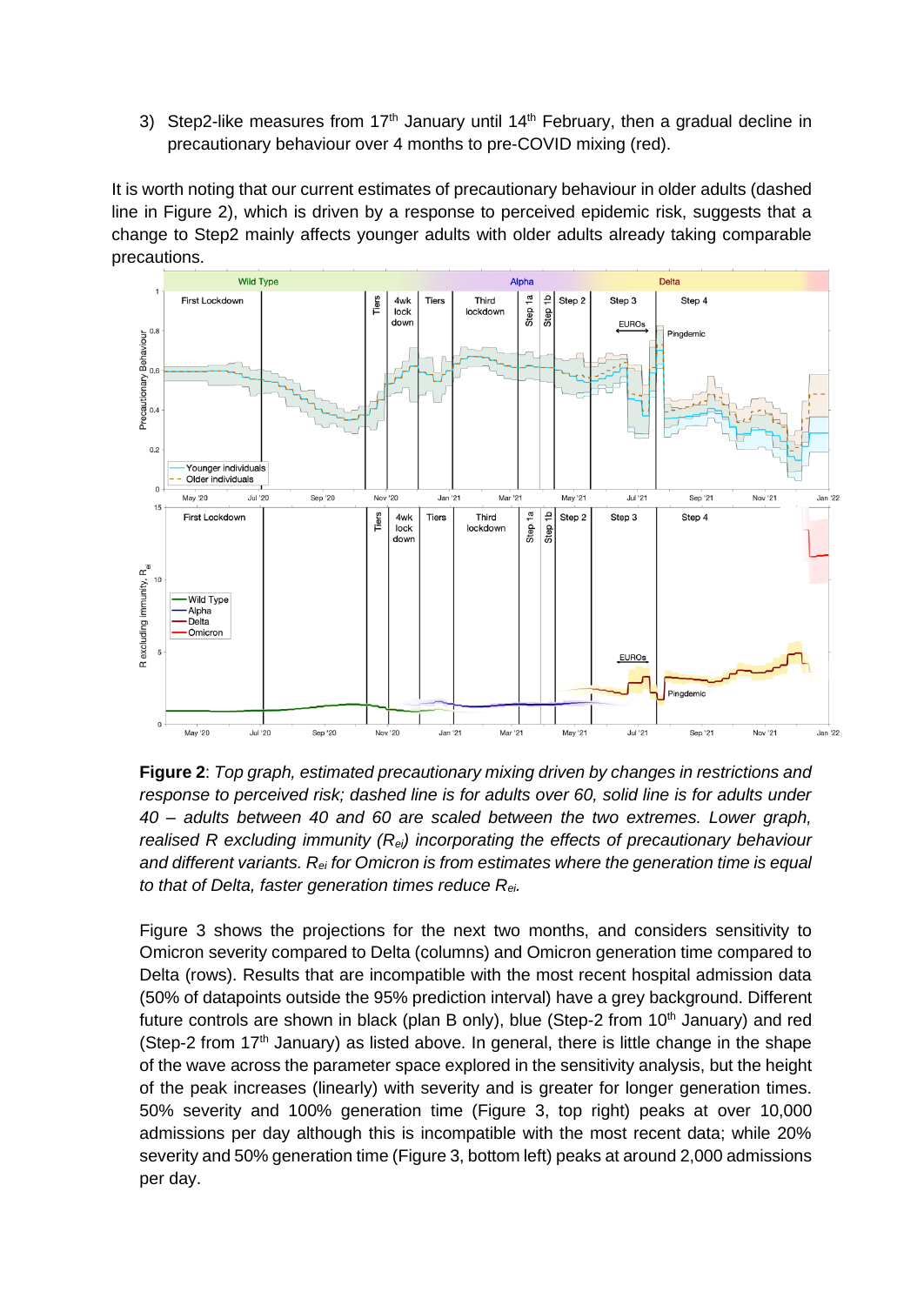A striking result from these projections is that additional controls (red and blue lines) have relatively little impact on the peak level of hospital admissions, although they do bring the wave under control more rapidly leading to less total admissions. We attribute the limited impact on the peak to two main factors: firstly, when measures come into effect on  $10<sup>th</sup>$  or  $17<sup>th</sup>$  January the incidence of new infections has already peaked in many age-groups, although this peak will not be observed in cases and hospital admissions until later; secondly, these measures do not have a large effect on older (and hence more vulnerable) individuals who are estimated to already be limiting their behaviour (Figure 2, dashed line).

The impact of controls is greatest when the generation time is longer (GT 100%, top row). This is because longer generation times require higher basic reproductive numbers (*R*0) to fit the same growth in Omicron cases, and a higher  $R_0$  leads to a later turn-over of infection giving more time for controls to suppress high levels of infection.



**Figure 3:** *Projected dynamics of hospital admissions (means and 95% prediction intervals) together with realised values for England. The four columns refer to different levels of severity, while the five rows are for different generation times, for Omicron compared to Delta. Different line colours represent different controls (most clearly visible for GT 100%), bright red dots are data used as part of the fitting process, dark red dots are later data. Figures with a grey*  background are where the projections are incompatible with the most recent hospital *admission data.*

These projections are extended to the end of July 2022 in Figure 4. These show an 'exit' wave due to increased mixing and waning vaccine immunity. Precise timing and magnitude of this